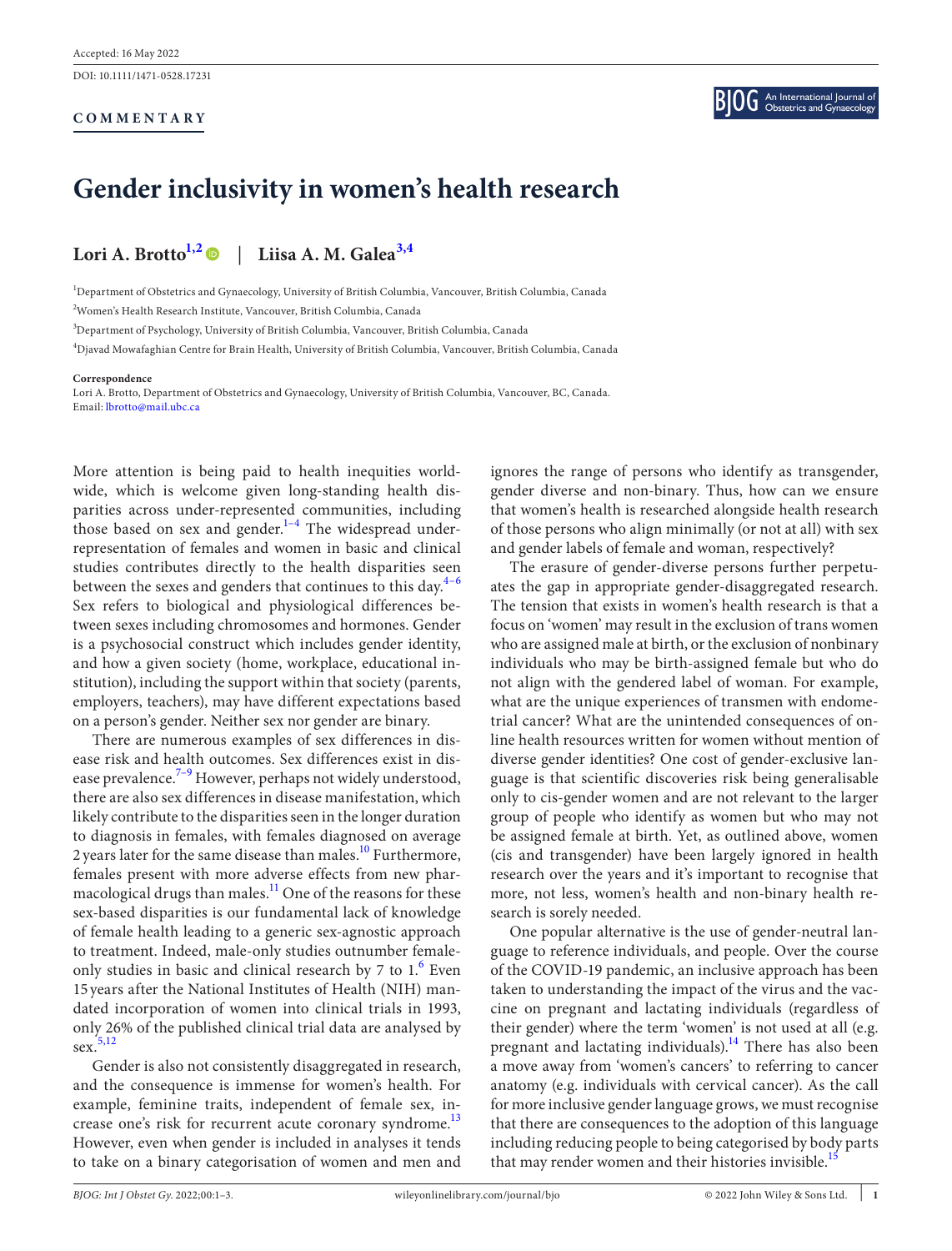There are inconsistent practices and recommendations in the academic community on the standards for genderinclusive women's health research. For example, the *Journal of Midwifery & Women's Health*[16](#page-2-10) issued a statement declaring a preference for being 'intentionally inconsistent' (p. 155) with regard to gendered language to support authors' own positions towards gender-equitable language, as long as authors worked to avoid reducing people 'to their biologic parts and physiologic processes'. In contrast, a Commentary in *Obstetrics and Gynaecology* noted the imperative of recognising the association between gender-affirming health care and research and the harms that result from centring the experiences of cis-gender women.<sup>17</sup> The crux of the issue is that if women's health (research) is defined by sex-specific conditions, then all people assigned female sex at birth should be included. If, however, women's health is defined more broadly, then transgender women should be included. It is likely the case that health issues and treatments are understandably varied depending on both sex and gender $13,18$  and unfortunately there are inconsistencies on how researchers report on sex and gender, often conflating the terms.<sup>19</sup>

# **1** | **RECOMMENDATIONS**

We would argue that clear, consistent and precise language when describing research participants is a starting-point for gender-inclusive research in women's health. Grouping diverse peoples together can risk diluting group differences in the quest for promoting inclusion which has unintended consequences.<sup>15</sup> For example, terms such as 'people with uteruses' and 'people who menstruate' are used in the quest for inclusivity, but inevitably exclude women who have had their uteruses removed, postmenopausal women or women who are taking contraceptives to block menstruation. An example of a preferred phrase is 'women and individuals with uteruses'.

Clinical trials should be conducted with appropriate questions to probe sex and gender. When it is aligned with the main research question, every study should attempt to be inclusive of trans/non-cis women, as this is the only way to begin to build knowledge about the potentially unique (or similar) experiences of different gender groups. For each research scenario, a justification for the chosen female population should be provided in the Methods section of the manuscript. We recommend that the published data include a demographic table that includes the main outcome variable disaggregated by both sex and gender. Inferential statistics can be used to determine effect sizes of interventions by sex and gender. Although many believe that power is compromised with more groups, depending on the outcomes, the use of sex in analyses may actually improve power.<sup>[20](#page-2-13)</sup> Although some gendered groups will certainly have a smaller sample size, we believe progress can be made by indicating those inferential statistics and also encouraging open science initiatives to improve future ability to conduct further analyses on

larger samples of gender minority groups. If a clinical trial has been conducted exclusively in cis-gendered women, then it is appropriate to report on the findings solely using the term 'women'. Lastly, future research articles should be explicit in providing information on whether the study female population is exclusively cis, or trans-women or a combination of both.

By excluding 'women' from descriptions of research participants, in favour of broad classifications such as 'individuals' or 'people', we risk perpetuating health inequalities that disproportionately impact women and also subgroups of women. For example, black women $^{21}$  $^{21}$  $^{21}$  and immigrant women $^{22}$  experience worse health outcomes due to the intersections of their race and being women; to continue the important work of combating health inequities experienced by these and other groups, it is imperative that their experiences as racialised women be at the centre.

Adopting a gender additive approach may be the answer. This promotes inclusion while also not erasing women. For example, in their Mission Statement and Rationale, the Brighton and Sussex University Hospitals document on Gender Inclusive Language in Perinatal Services<sup>[23](#page-2-16)</sup> describes gender additive language as 'using gender-neutral language alongside the language of womanhood, in order to ensure that everyone is represented and included' (pp. 13–14).

To be able to discover and remedy health disparities across the rich diversity of sex and gender, we fully endorse this suggestion for gender-additive language throughout women's health research. Change is challenging but difficulty should not prohibit change, because a failure to do so will continue to marginalise not only gender-diverse persons but women as well. There is a vital need for more health research on genderdiverse individuals. And there is an equally vital need for more health research on women. The two groups are not synonymous and have unique health needs and therefore should not be treated as a homogeneous group.

### **AUTHOR CONTRIBUTIONS**

LAB and LAMG contributed equally to the planning, ideas, and writing of this Commentary.

# **ACKNOWLEDGEMENT**

LAB holds a Canada Research Chair in Women's Sexual Health. LAMG is funded by the Canadian Institutes of Health Research (PJT-148662) and the Natural Sciences and Engineering Research Council of Canada (2018-04301).

#### **CONFLICT OF INTEREST**

None declared. Completed disclosure of interest forms are available to view online as supporting information.

#### **DATA AVAILABILITY STATEMENT**

No data available with this commentary.

#### **ORCID**

*Lori A. Brotto* <https://orcid.org/0000-0001-7552-8588>